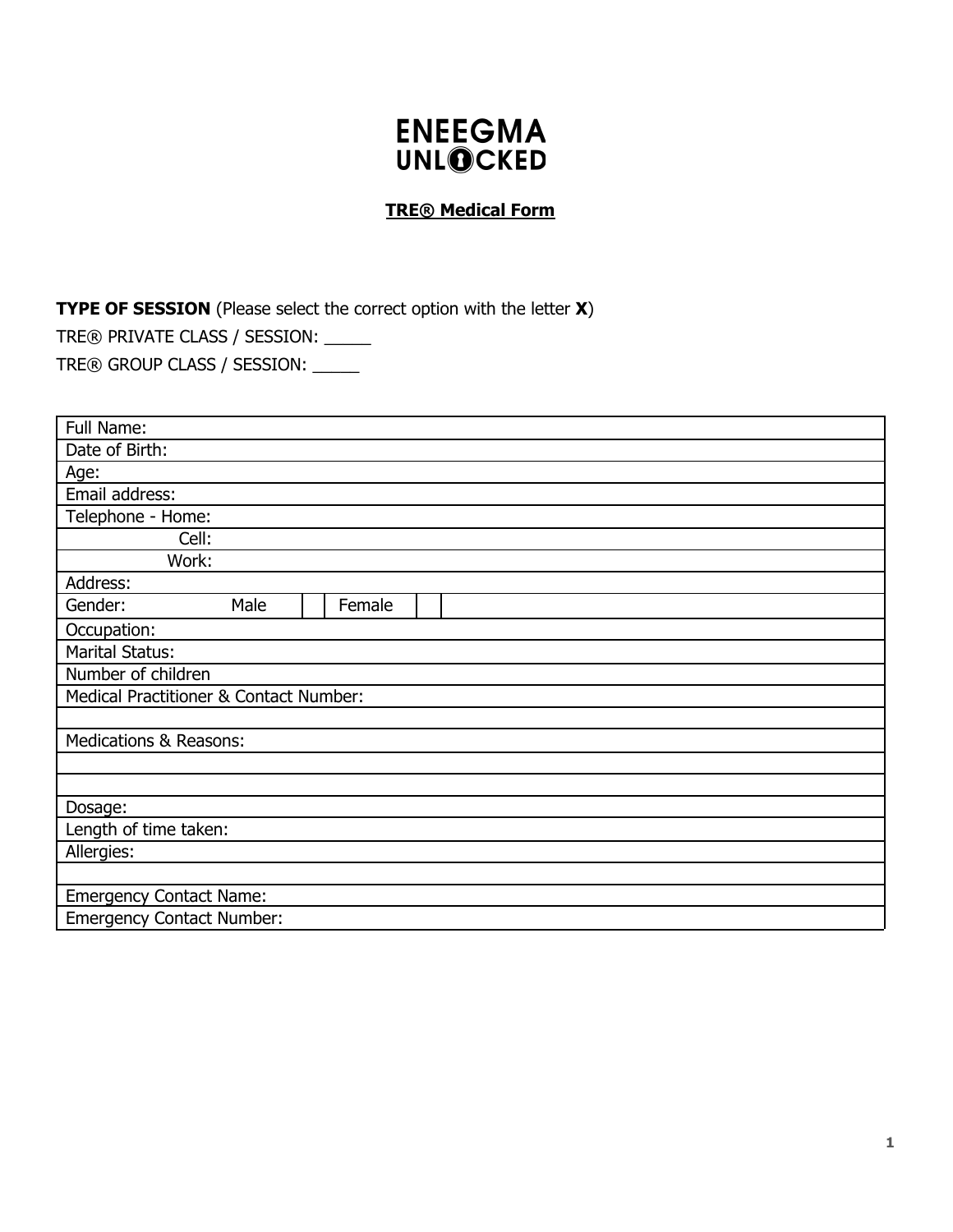## **MEDICAL HISTORY**

**Do you have any chronic, ongoing pain that you deal with on a regular basis? Describe what activities cause this pain and/or make it worse.**

**Are you currently in a state and do you have permission from your doctor to perform physical fitness exercises? i.e. walking, stretching, fitness training etc**

**Have you had any surgeries, hospitalization, accidents or injuries? How long ago? Do you feel you have recovered from these events?**

**Have you experienced trauma e.g. Death, Accidents, Sexual/Physical/Emotional/Mental Abuse? Please list them. There will be no need to talk about these traumas.**

**Are you presently or have you ever been under psychiatric care? If yes, for what reason?**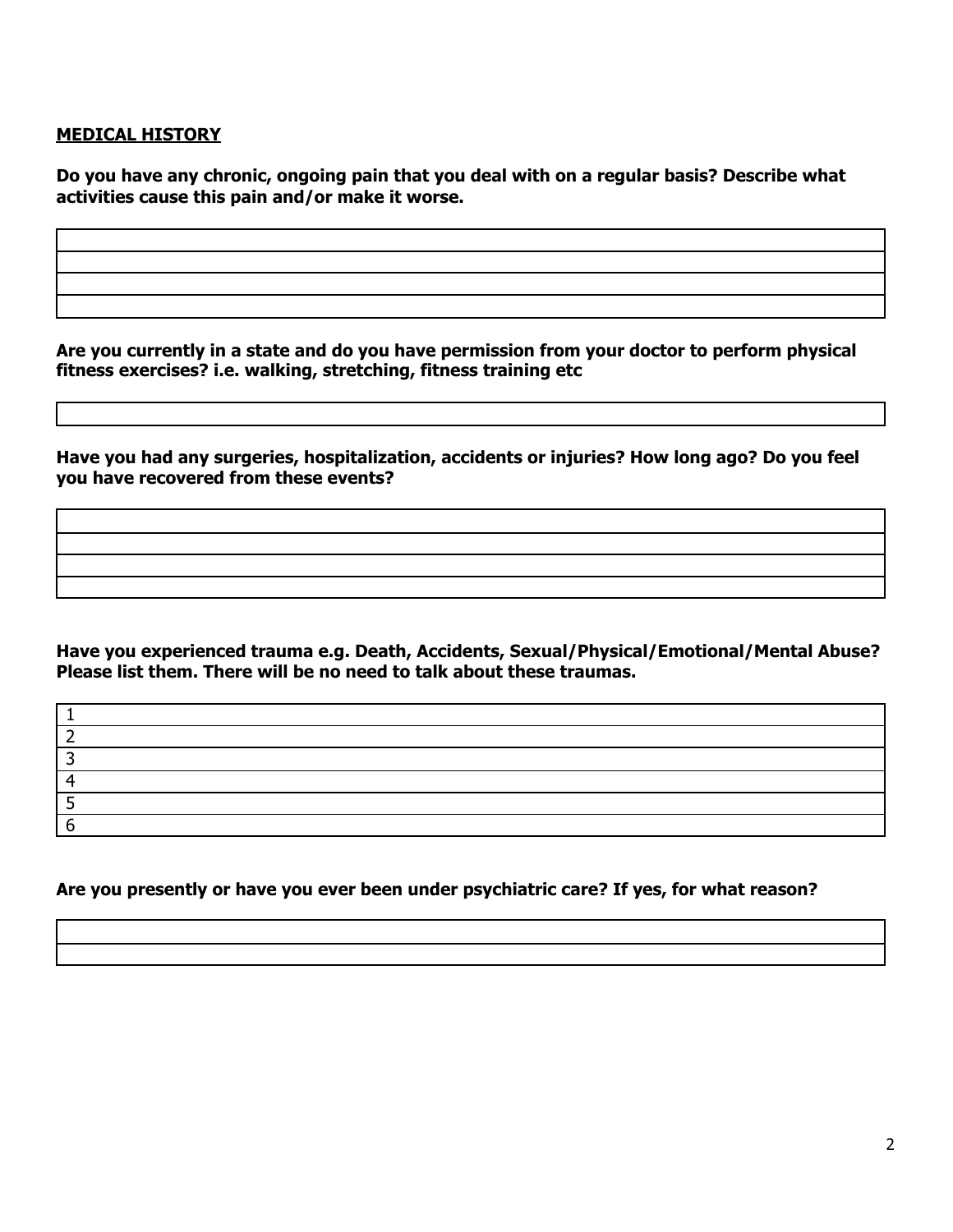**Do any of the following conditions currently affect you or have in the last 5 years?** (Please mark the applicable conditions with the letter **X**)

| Lack of energy     | Substance abuse      | Lower back pain             |
|--------------------|----------------------|-----------------------------|
| <b>ME</b>          | <b>Moodiness</b>     | Arthritis                   |
| Fibromyalgia       | <b>Worry</b>         | Headaches                   |
| Pelvic pain        | Anorexia/Bulimia     | Osteoporosis                |
| Pregnancy          | Sexual difficulties  | Cancer/tumors               |
| Pacemaker          | ADD/ADHD             | Sprains/strains             |
| Anxiety            | Multiple personality | <b>Diabetes</b>             |
| Anger/rage         | Fear/terror          | Hypo or Hyperglycemia       |
| Depression         | Psychiatric illness  | Seizures/epilepsy           |
| Sleep difficulties | Bi-polar diagnosis   | Cardiac/circulatory problem |
| <b>PTSD</b>        | <b>Blood clots</b>   | High blood pressure         |
| Suicidal thoughts  | Heart attack/stroke  | Low blood pressure          |

## **Are there any other health concerns not mentioned above that are important to mention prior to performing the TRE® exercises?**

## **Please state your reason for embarking on the TRE® process i.e. anxiety, pain, muscle tension release etc.**

### **CONFIDENTIALITY CLAUSE:**

**Everything discussed within the confines of the time of work together shall remain confidential and shall not be divulged to any third party by your TRE® facilitator/provider. If participating in group work, no identifying material to be divulged outside of the group.**

#### **CANCELLATION CLAUSE:**

**I agree to give a minimum of 24 hours (1 full day) cancellation notice if my participation in a TRE® online session or workshop is to be cancelled or changed. Failure to do so will result in full payment of the missed session, without a credit. A credit is only applicable under the aforementioned conditions, minus administration and bank charges. Late arrival will result in reduction of TRE® session or workshop time while the full fee will apply.**

**Eneegma reserves the right to cancel a session, event or workshop due to low enrollment, inclement weather or other circumstances or reasons beyond our control which would make the event non-viable. If Eneegma cancels an event or session, we will do everything we reasonably can to let you know and registrants will be offered a full refund. Should circumstances arise that result in the postponement of an event, registrants will have the option to either receive a full refund or transfer registration to the same event at the new, future date.**